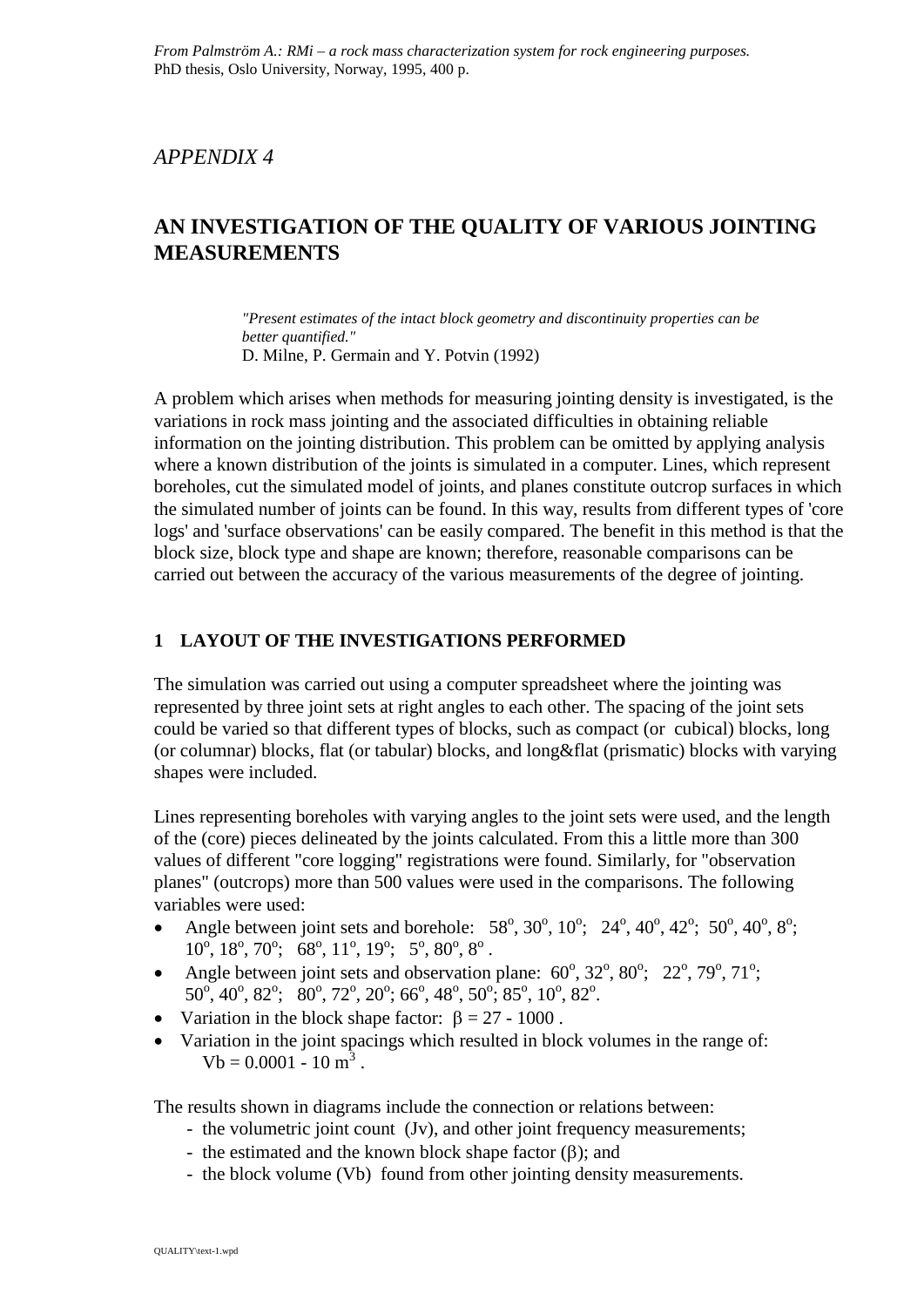$\overline{A}$  - 2

As the details of jointing are known, the correlations found can be compared directly.

#### **2 BLOCK SHAPE MEASUREMENT**

The block shape factor  $\beta$  is, according to eq. (A3-28) in Appendix 3, defined as

$$
\beta = \frac{(\alpha 2 + \alpha 2 \times \alpha 3 + \alpha 3)^3}{(\alpha 2 \times \alpha 3)^2}
$$

β can also be found from Fig. A3-31, provided that the block is delimited by 3 parallel pairs of faces or 3 joint sets intersecting at right angles. The error introduced by other intersecting angles between the joint sets is probably small as their influence on the volume, as shown in Section 3.2 in Appendix 3, is limited.

Eq. (A3-28) requires that all the (three) joint set spacings or the dimensions of the (six) block faces are known. As blocks may have more or less than six faces, it can be difficult to find  $\beta$  from this expression. Thus, a simplified measurement of  $\beta$  would be advantageous; therefore the following expression to estimate the block shape factor has been found by trial and error:

$$
\beta = \beta_0 + 7(\alpha 3 - 1) = 20 + 7 \alpha 3 = 20 + 7 \alpha 3/\alpha 1
$$
 eq. (A4-1)

where  $\beta_0 = 27$  is the lowest value of  $\beta$ , i.e. for a cubical block.

By this simplification β can roughly be estimated from the ratio between the longest and shortest side of the block, given as  $a3/a1 = \alpha 3$ . The quality of eq. (A4-1) has been investigated, and the results are given in Fig. A4-1.



Fig. A4-1 The correlation between the real and estimated block shape factor  $(\beta)$  found from eq. (A4-1) for observation made on surfaces.

The figure shows that this simplified block shape factor  $\beta$  can be found with a reasonable accuracy ( $\pm$  25%) for most types of blocks with  $\beta$  < 1000, except for very - extremely flat blocks. For the latter acceptable results are found for  $\beta$  < approx. 100. To also include very flat and very long blocks eq. (A4-1) can be adjusted by an exponent

$$
\beta = 20 + 7 \ a3/a1 = 20 + 7 \ (a3/a1)^{(1 + 0.1 \log(a3/a1))}
$$
eq. (A4-2)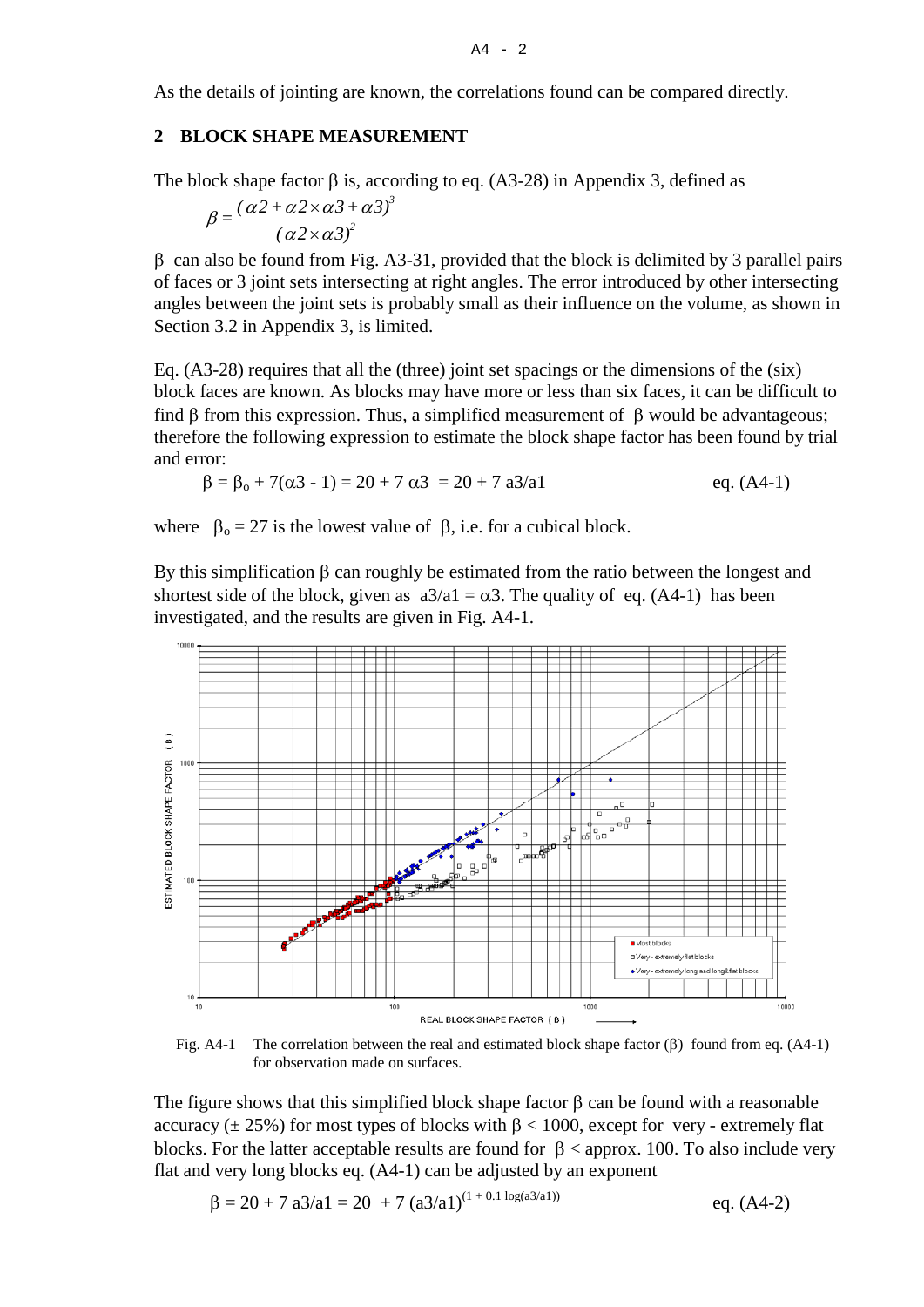The effect of this exponent is significant only where  $a3/a1 > 10$ , so for most cases the simpler expression eq. (A4-1) is sufficient as shown in Fig. A4-2.



Fig. A4-2 The correlation between the real and estimated block shape factor  $(\beta)$  found from eq. (A4-2) for observation made on surfaces.

The application of this simplified expression for the block shape factor is further dealt with in Appendix 3, Section 3.

### **3 2-D AND 1-D JOINT FREQUENCY REGISTRATIONS**

The joint frequency can be found from 1-D or 2-D registrations measured in boreholes or surfaces respectively. (From surface measurements it is also often possible to apply 3-D registrations in the form of volumetric joint count.

#### **3.1 2-D frequency measurements**

As mentioned in Appendix 3 it is seldom defined whether the frequency (or spacing) given in a report or paper is meant to represent the main joint set or if it represents the mean frequency for the joint sets in an area. In this thesis, the 2-D joint frequency is defined as the number of joints per unit length recorded in a surface. It can be found from the number of joints recorded within a known area, given as Na =  $n / \sqrt{A}$  where n is the number of joints observed in the outcrop with an area, *A*.

The results from a simulation with

- variation in the density of joints (Jv) [or block volumes (Vb)],
- variation in block types and shapes (from variation in the joint spacings), and

- various angles between joints and the observation plane (i.e. outcrop)

is shown in Figs. A4-3 and A4-4.

As expected there is a rather poor correlation between the 'measured' 2-D joint frequency and the real 3-D density of jointing (given as the volumetric joint count (Jv)) or the real block volume. The Jv varies between 0.4Na and 1Na with an average value of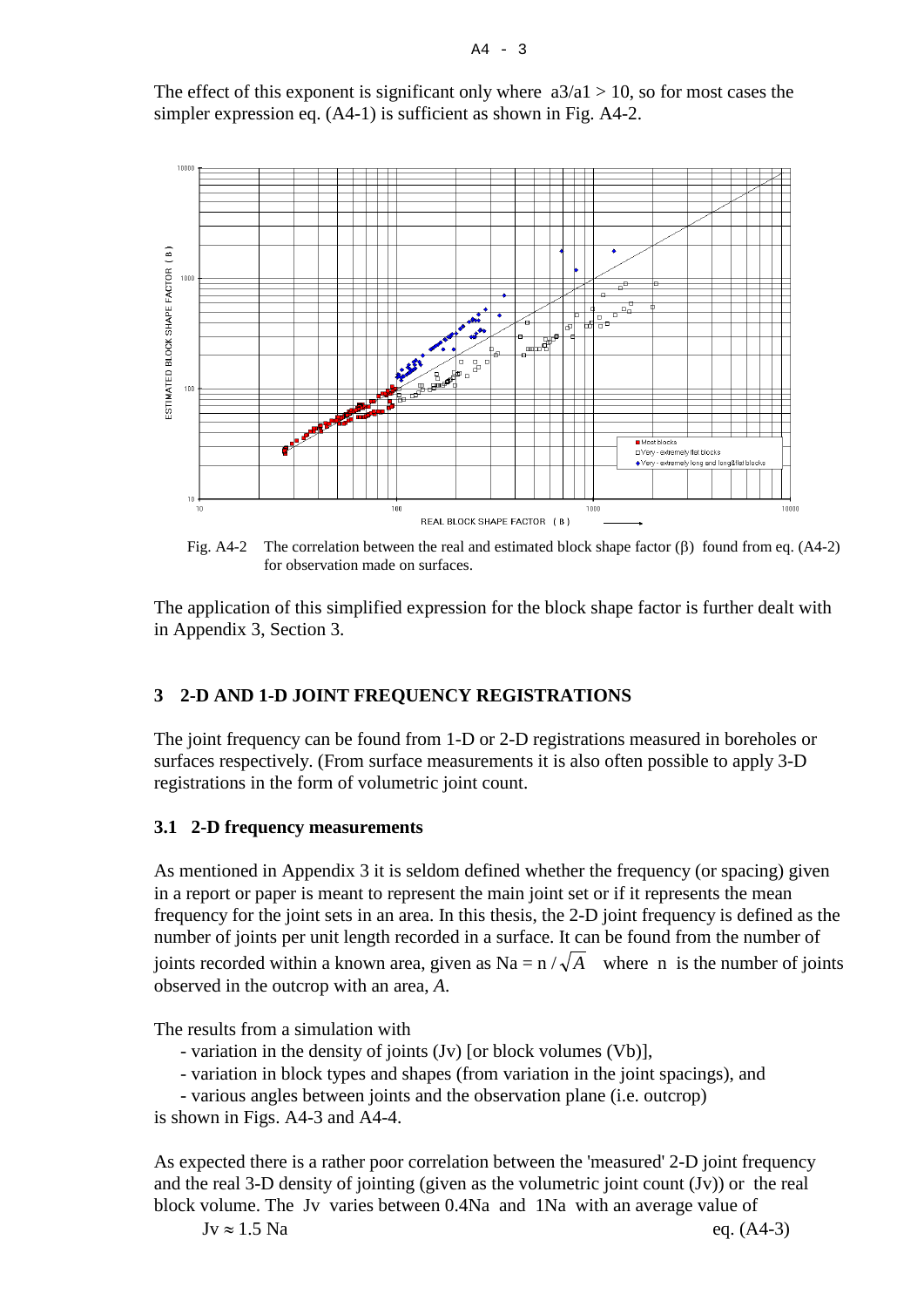

Fig. A4-3 The connection between measurement of 2-D frequency (Na) and volumetric joint count (Jv).

By applying eq. (A3-27)  $Vb = \beta \times Jv^{-3}$ , the block volume is found as Vb  $\approx$  0.3β(Na)<sup>-3</sup> eq. (A4-4)

(To obtain the best possible registration of the 2-D joint frequency the length of the joints should be included in the measurement as described in Appendix 3, Section 3.6.1.)



Fig. A4-4 The relation between 2-D joint frequency measurement (Na) and block volume (Vb).

Another very rough correlation is found from Fig. A4-3 given as

 $Vb \approx (Na/3)^3$  eq. (A4-5)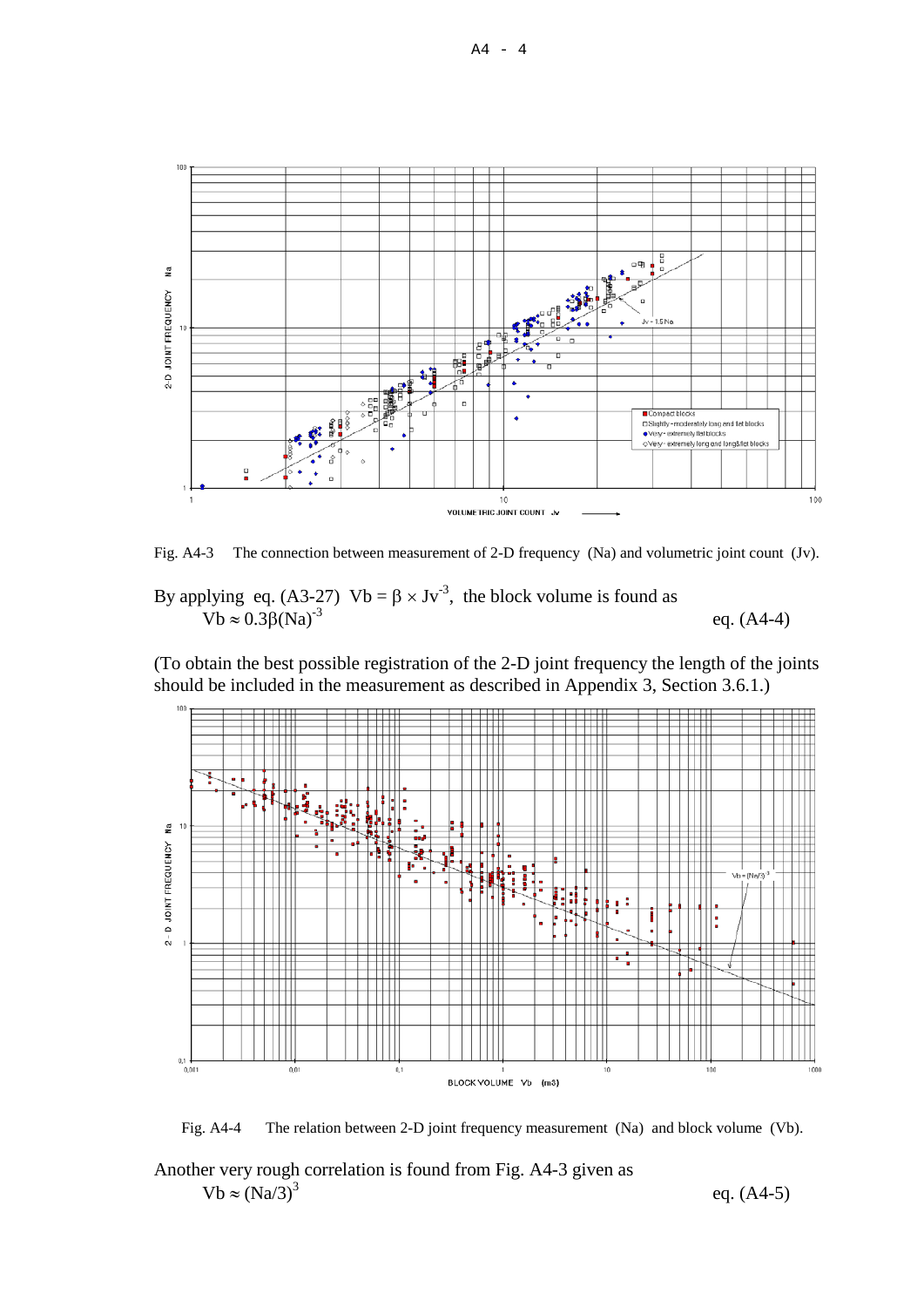The error in these registrations can vary between  $+ 500\%$  and  $-50\%$ , especially in cases where very to extremely flat blocks occur.

#### **3.2 1-D frequency measurements**

Where the jointing frequency (or joint spacing) is recorded along a borehole or a scanline a sort of average frequency is found. From a simulation with the same procedure as for 2-D (surface) measurements the results in Fig. A4-5 and A4-6 show that the error in the jointing measured by this method is, as expected, larger than for surface observations.



Fig. A4-5 The connection between 1-D joint frequency (Nl) and volumetric joint count (Jv).



Fig. A4-6 The connection between 1-D joint frequency (Nl) and block volume (Vb).

A transition between 1-D frequencies and real block volume or volumetric joint count which depends on the block type and shape, will mainly vary between

 $Jv = 2 Nl$  and  $Jv = (Nl/2)^3$  eq. (A4-6) Consequently, the block volume will vary between Vb =  $\beta \times Jv^{-3}$  and Vb = 0.13 $\beta$ (NI)<sup>-3</sup> eq. (A4-7)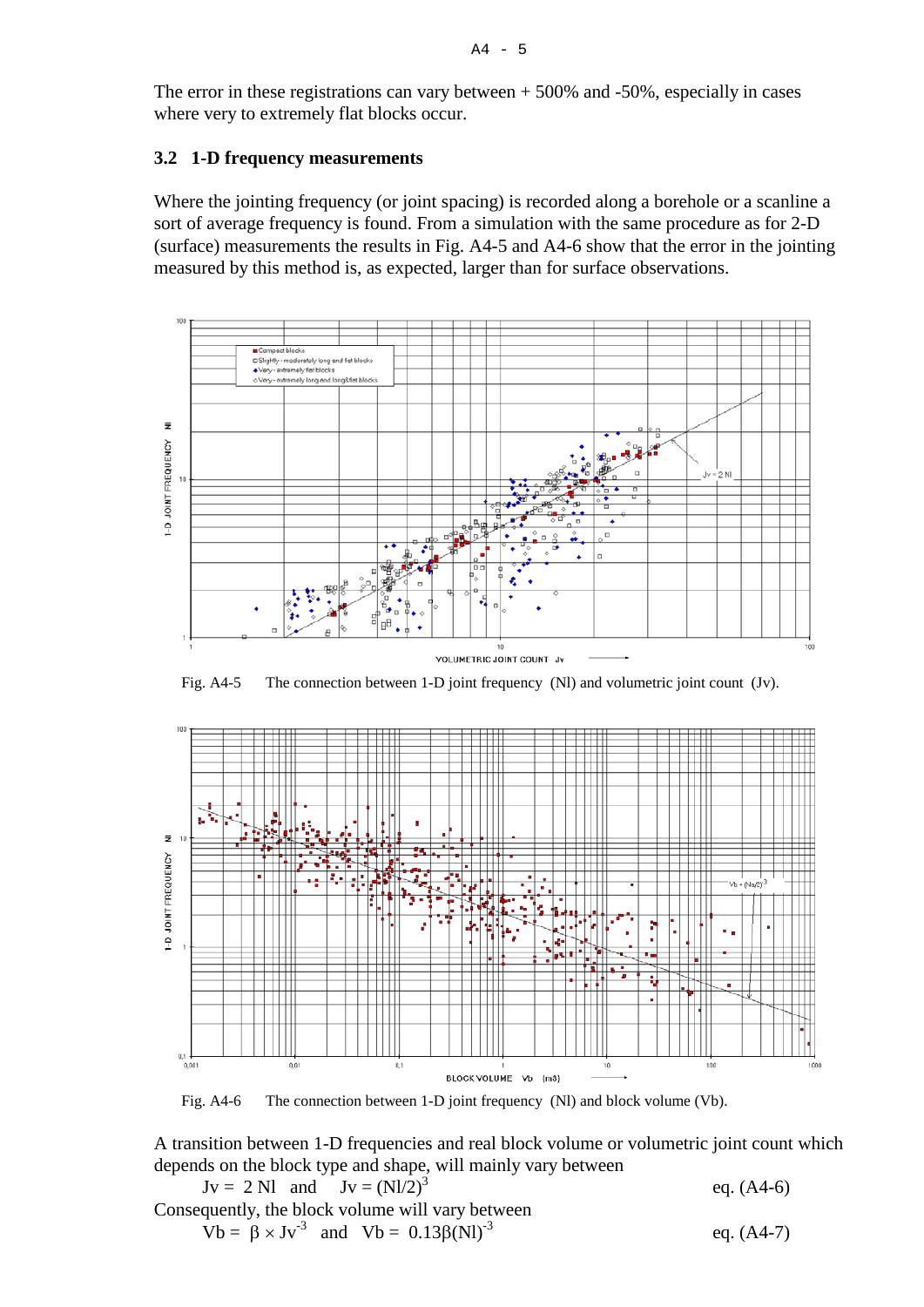As seen in Figs. A4-5 and A4-6 the error is significant, between +500% and -40%, when the block volume (Vb) or the volumetric joint count (Jv) is estimated from 1-D measurements.

#### **4 WEIGHTED JOINT DENSITY MEASUREMENTS**

The orientation of a joint compared to an observation surface or a borehole influences the number of joints observed (Franklin et al., 1971; Terzaghi, 1965). Joints perpendicular to the surface plane will be more frequently intersected and may bias the observations. This can to a large extent be corrected for by including the angle between the individual joint and the observation surface or borehole in the measurement, thus obtaining a registration of the 'weighted joint density' (or frequency, given as number of joints per volume unit). This is defined as

wJd =  $\Sigma(1/\sin\delta_i)/A$  for 2-D (surface) observations eq. (A4-8) and wJd =  $\Sigma(1/\sin\delta_i)/L$  for 1-D (borehole) observations eq. (A4-9)

Here  $\delta_i$  is the angle between the observation plane (surface) and the individual joint,

- A is the size of the actual area, and
- L is the actual length of borehole.

The weighted joint frequency method for joint density registration has earlier been suggested by R. Terzaghi (1965) who suggested to take into account the orientation of the joints and the probability for them to be cut by the observation plane or the scan line (or drill hole).

Where accurate registrations have been performed both for the number of joints and the angles between joint and observation surface or borehole the wJd should be equal to the volumetric joint count  $(Jv = wJd)$ .

For joints parallel or nearly parallel to the observation plane the factor  $(1/\sin\delta)$  will give high contribution to the joint count. A single joint may easily disturb the measurement. For this reason a common factor connected to an interval for the smallest angles should be applied.

Where many joints occur with different angles to the observation plane the weighted recording can be time-consuming. By grouping the angles into intervals with adjacent factor will make the registration considerably simpler and easier. A factor  $f_i$  representing  $1/\text{sin}\delta$ is introduced for the intervals in Table A4-1.

**Angle between joint plane and surface/borehole** δ **Factor fi**  $> 60^{\circ}$  $31 - 60^{\circ}$  $16 - 30^{\circ}$  $< 16^{\circ}$ 1 1.5 3.5 6

 TABLE A4-1 INTERVALS OF THE ANGLE δ AND THE FACTOR fi REPRESENTING 1/sinδ

In this *interval method* the wJd is found as the sum the actual value of  $(f_i)$  for each joint for its angle interval. The results from a simulation including various orientation of joints and with respect to observations planes and boreholes is given in Figs. A4-7 and A4-8 where wJd is compared to the volumetric joint count (Jv).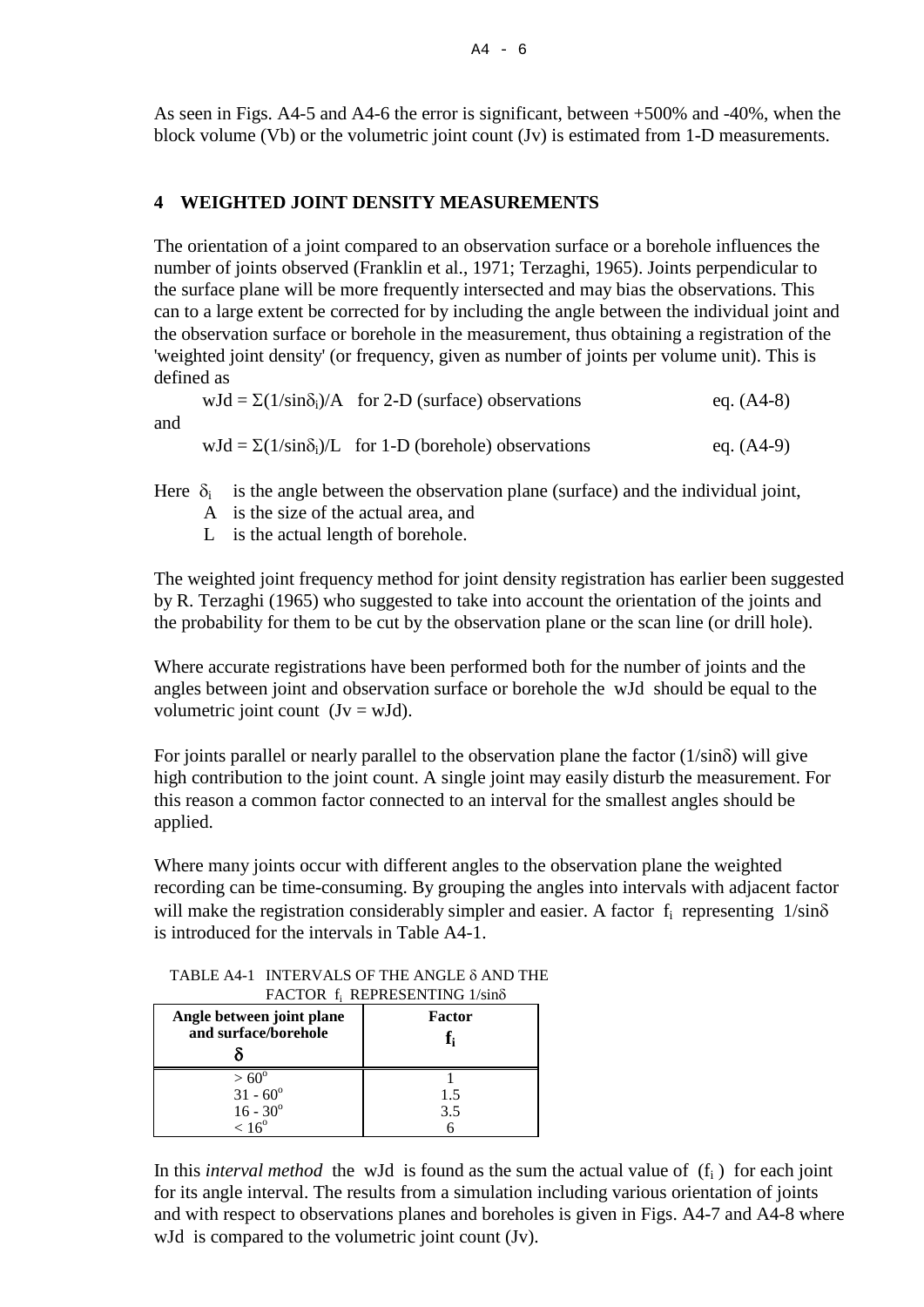Variations in block size and shape as well as angles between the joints and the borehole or the observation plane were used in the simulation. A total of 640 registrations were made including:

- Block shape factor between 27 and 2000
- Block sizes between 0,001  $\text{m}^3$  and 1000  $\text{m}^3$
- Angles between plane and joints:
	- $10^{\circ}$  and  $85^{\circ}$  for surface planes;
	- $5^\circ$  and  $80^\circ$  for boreholes.

The same values of  $f_i$  were applied both for 1-D and 2-D registrations.

#### **4.1 Surface observations**

The "observations" were made on surface planes corresponding to  $75 \text{ m}^2$ , where the number of joints were recorded together with the angle between the plane and the joint. As seen in Fig. A4-7 there is a good correlation within approximately  $\pm$  30%, except for the lower values of Jv (i.e. large blocks). This is caused by the large spacing of joints and small angles between joint and observation plane, resulting that the joints in the actual set is not recorded. Therefore, the Jv will be lower and hence the block volume larger than the real.



Fig. A4-7 Weighted 2-D joint density measurement (wJd) made in 'surfaces' compared to the (known value of the) volumetric joint count (Jv).

#### **4.2 Borehole logging**

In these simulations an observation length of 10 m was chosen. As expected, there is a poorer correlation for 1-D jointing measurements, - having an inaccuracy between approximately  $+35\%$  and  $-50\%$  for Jv  $> 2$ ,  $-$  than for 2-D measurements. (See Fig. A4-8) Also here, the poorest correlation is for the lowest values of Jv  $(Jv < 2)$ , and this can probably be explained from the fact that some of the joints were not encountered in the 10 m long measuring section in the 'boreholes'.

The interval method offers a relatively quick and simple way to measure jointing density as the intervals chosen for the angle between joint and borehole should be familiar to most people.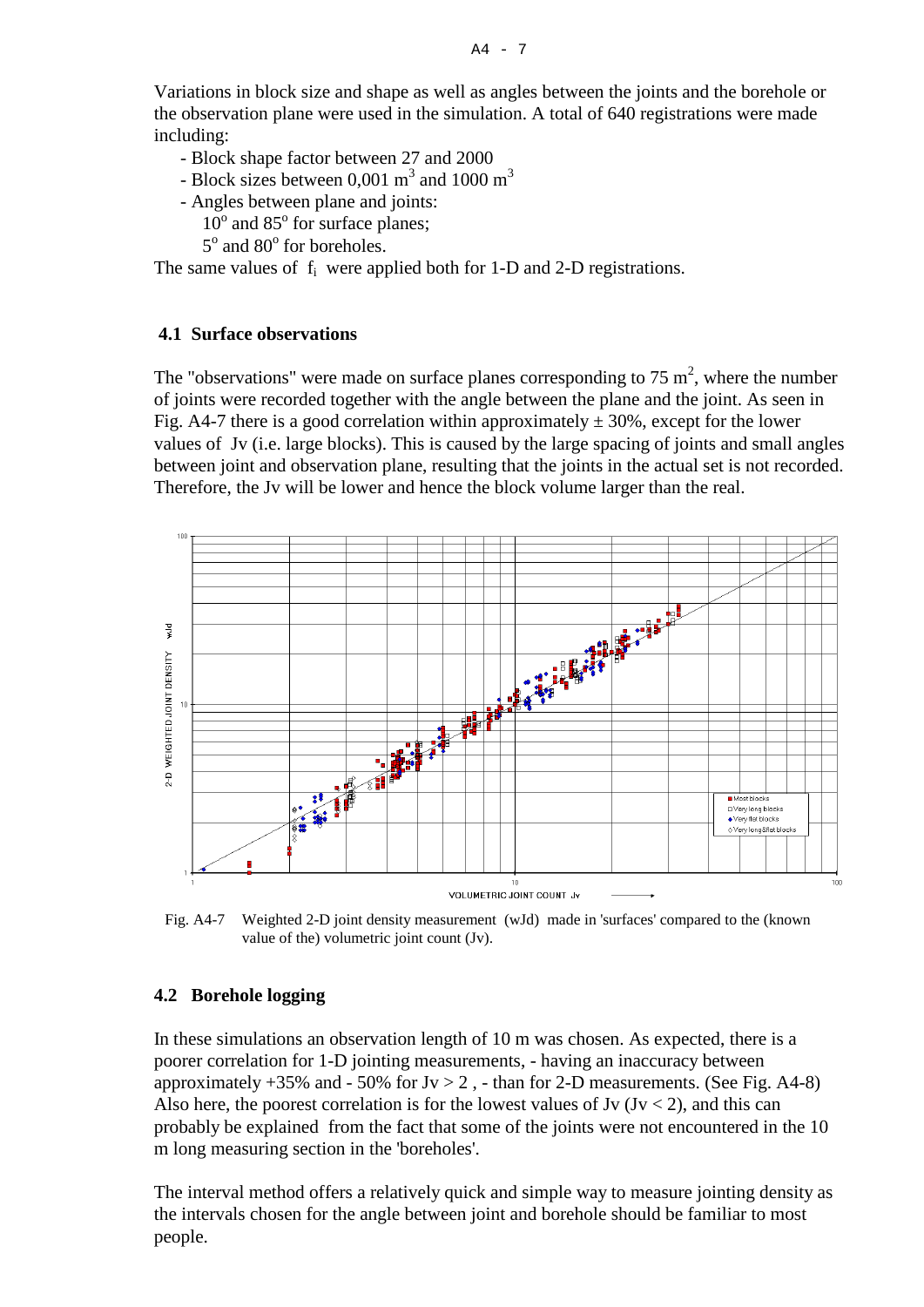

Fig. A4-8 Weighted 1-D jointing density measurement (wJd) made in 'boreholes' compared to the (known) volumetric joint count (Jv).

#### **5 CALCULATIONS OF BLOCK VOLUME FROM SIMPLIFIED JOINTING MEASUREMENTS**

Sections 3 and 5 show methods to measure the block shape factor  $(\beta)$  and the weighted jointing density. These measurements can be combined to estimate the block volume  $Vb = \beta \times wJd^{-3}$  eq. (A4-10)

From the simulations made in Section 4 the connection between the (known) block volume, and the estimated volume is shown in Figs. A4-9 and A4-10.



Fig. A4-9 Estimated block volume found from weighted 2-D measurements (in surfaces) compared to the known block volume.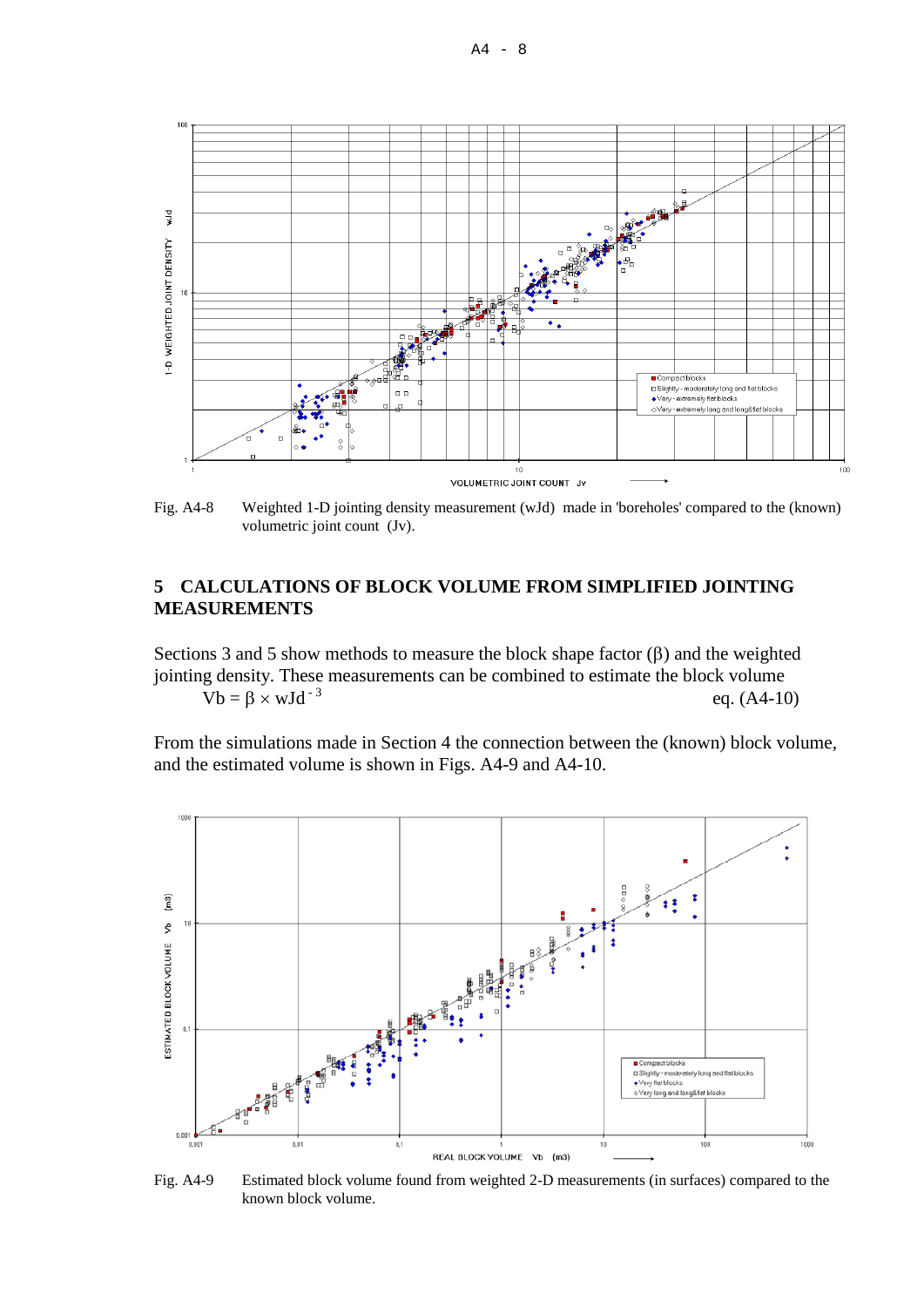

Fig. A4-10 Estimated block volume found from weighted 1-D measurements (in boreholes) compared to the known block volume.

For 2-D registrations the accuracy of the estimated block volume  $<$  3 m<sup>3</sup> lies within +100% and -50%, except for very to extremely flat blocks ( $\beta$  > 100); for 1-D measurements the inaccuracy is much higher as shown in Tables A4-2 and A4-3.

| Vh                   | most blocks         | very to extremely flat blocks |  |  |
|----------------------|---------------------|-------------------------------|--|--|
| $<$ 3 m <sup>3</sup> | $+100\%$ to -60%    | $+50\%$ to $-8\%$             |  |  |
| $>$ 3 m <sup>3</sup> | $+300\%$ to $-50\%$ | $+50\%$ to $-15\%$            |  |  |

TABLE A4-2 ACCURACY IN 2-D MEASUREMENTS, OBSERVATION AREA 75 m2

|  |  | TABLE A4-3 ACCURACY IN 1-D MEASUREMENTS, OBSERVATION LENGTH 10 m |  |  |
|--|--|------------------------------------------------------------------|--|--|
|--|--|------------------------------------------------------------------|--|--|

| Vb         | most blocks         | very to extremely flat blocks |
|------------|---------------------|-------------------------------|
| $< 0.5$ m3 | $+500\%$ to $-50\%$ | $+100\%$ to -8%               |
| $> 0.5$ m3 | $+2500\%$ to -50%   | $+1000\%$ to -8%              |

The relatively poor connections for the larger block sizes stem for a main part from the fact that some of the joints were not recorded along the observation length (or area) chosen. Also small angles between the observation plane or borehole and joints will highly bias the measurements. This is especially true for the 1-D registrations.

#### **6 ROCK QUALITY DESIGNATION (RQD)**

In the simulations made to compare RQD with other 1-D jointing density observations a total of 310 registrations were made for

- various block shape factors between  $27^{\circ}$  and  $58^{\circ}$ ,
	- various block volumes, and
- 9 different angles between borehole and joints varying between  $8^{\circ}$  and  $58^{\circ}$ .

All simulations used 3 joint sets at right angles to each other.

In these simulations, also the volumetric joint count (Jv), the weighted jointing density (wJd), and the estimated block shape factor (β) have been found in order to compare the results obtained by the measurements.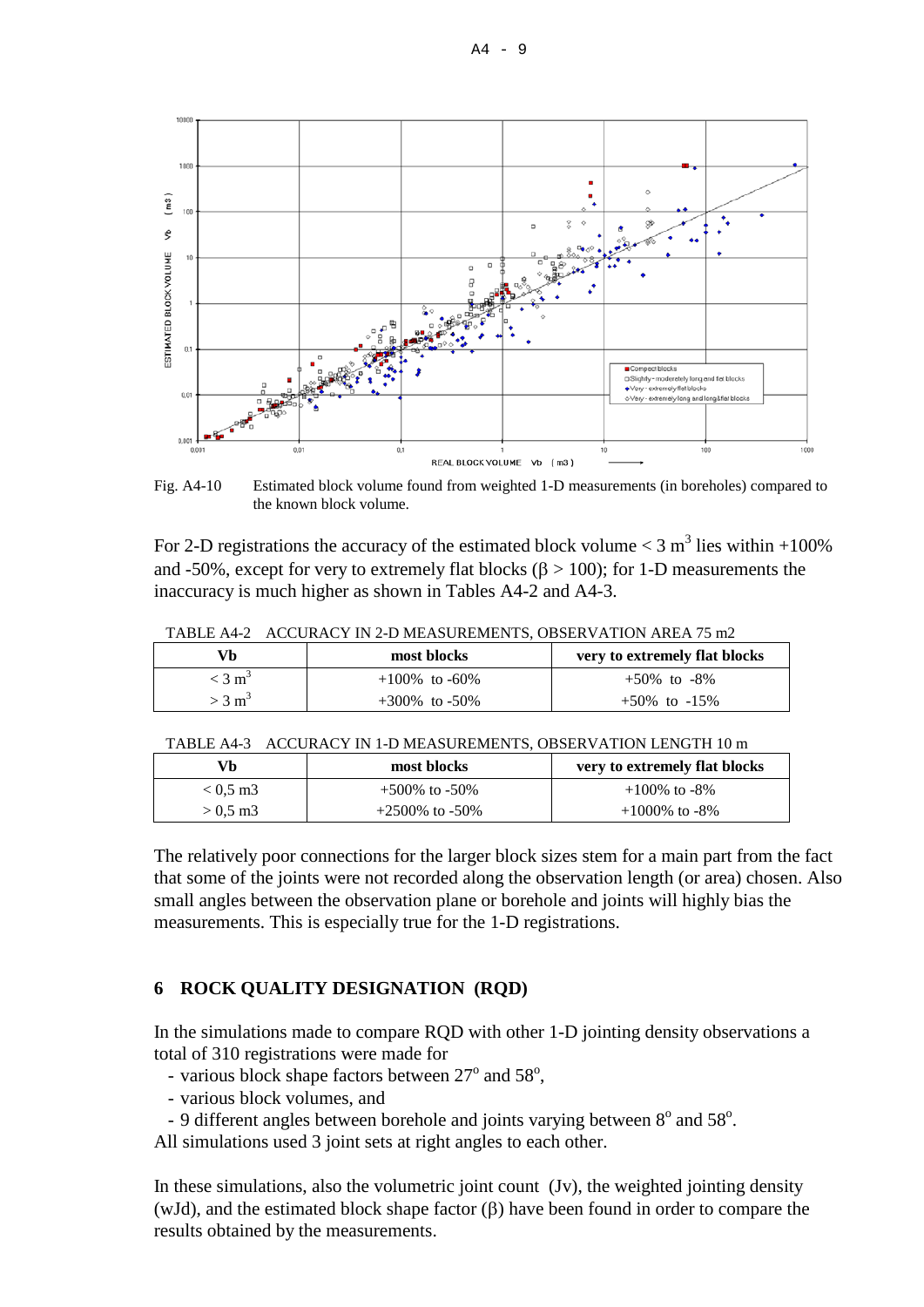#### **6.1 Connection between the RQD and the volumetric joint count (Jv)**

Fig. A4-11 shows that for the same type of jointing (same block type and shape) the RQD can be both 0 and 100 for jointing within an interval of Jv =  $13 - 22$ . A wide range of RQD values is also found for  $Jv = 22 - 40$ . Therefore, a general and reliable connection between RQD and Jv can hardly be found. According to Fig. A3-22 and eq. (A3-21) in Appendix 3 the general connection between RQD and Jv is RQD = 115 - 3.3 Jv (Palmström, 1974).

This expression is shown in Fig. A4-12 where it is seen that it gives lower RQD values than in the simulation. The expression

 $RQD = 140 - 4 \text{ Jv}$  eq. (A4-11) seems to give a better connection. However, with values of  $RQD = 0$  and 100 for a large span of jointing, it is uncertain to compare these two correlations. In practice, the jointing is

less uniform and the threshold of  $t = 0.1$  m often measured inaccurately because joints frequently intersect the core at acute angles. Thus, the 'original' expression eq. (A3-21) between RQD and Jv may give acceptable results.



Fig. A4-12 Comparison between RQD and Jv

Sen and Eissa (1991) have made theoretical studies of the connection between Jv and RQD. Fig. A4-13 also shows that there theoretically is a non-linear connection between RQD and Jv contrary to the 'original', linear eq. (A3-21) of Palmström (1982). According to Sen and Eissa this expression is acceptable for long (bar) blocks up to  $Jv = 25$  (RQD = 25). For the high jointing density ( $Jv > 25$ ) the threshold value has a significant influence on RQD and accurate measurements of RQD is therefore important. Another important fact is that in such highly jointed rock there are often difficult to obtain accurate core length measurements as the dense jointing often affects the drilling process and hence the size of the core bits. This may lead to inaccurate RQD values for highly jointed rock.

Another fact is that, in order to record RQD values in the range of 1 - 10, long measuring sections are required. (For instance, only one 10 cm long core bit in a 10 m long measuring section will give  $RQD = 1$ .)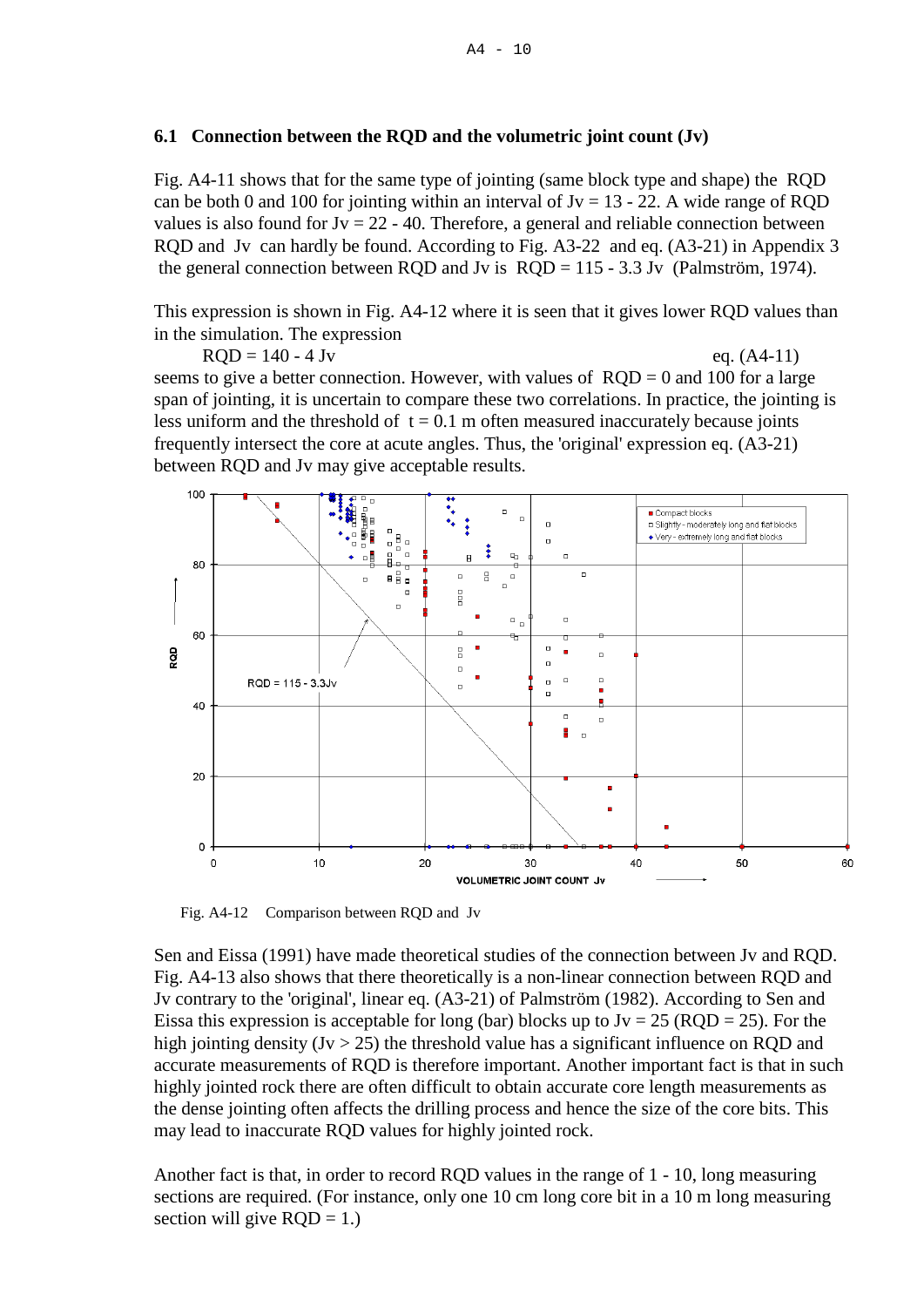$A4 - 11$ 



Fig. A4-13 Connection between RQD and Jv for various thresholds (t) for long (bar) blocks. The eq. (A3-21) of Palmström (1982) for a threshold of  $t = 0.1$  m is indicated (from Sen and Eissa, 1991).

The main outcome from the investigations in this section is, as mentioned earlier, that it is important to realize that RQD can vary largely. The way that it is defined and the fact that it is a one-dimensional measurement and cause that there is generally inaccuracy connected to RQD.

#### **6.2 Connection between block volume and "block size" expressed as RQD/Jn in the Q system**

Barton et al. (1974) have, in their Q system, modified the RQD by dividing it by a factor representing the number of joint sets occurring at each location. This quotient (RQD/Jn) is meant to represents the overall structure of the rock mass as a crude measure of the relative *block size* within the two extreme values 200 and 0.5, representing crude but recognisable approximations of "particle size" (diameter) varying between 2 m and 0.005 m respectively.



Fig. A4-14 Connection between RQD/Jn in the Q-system and block volume, Vb.